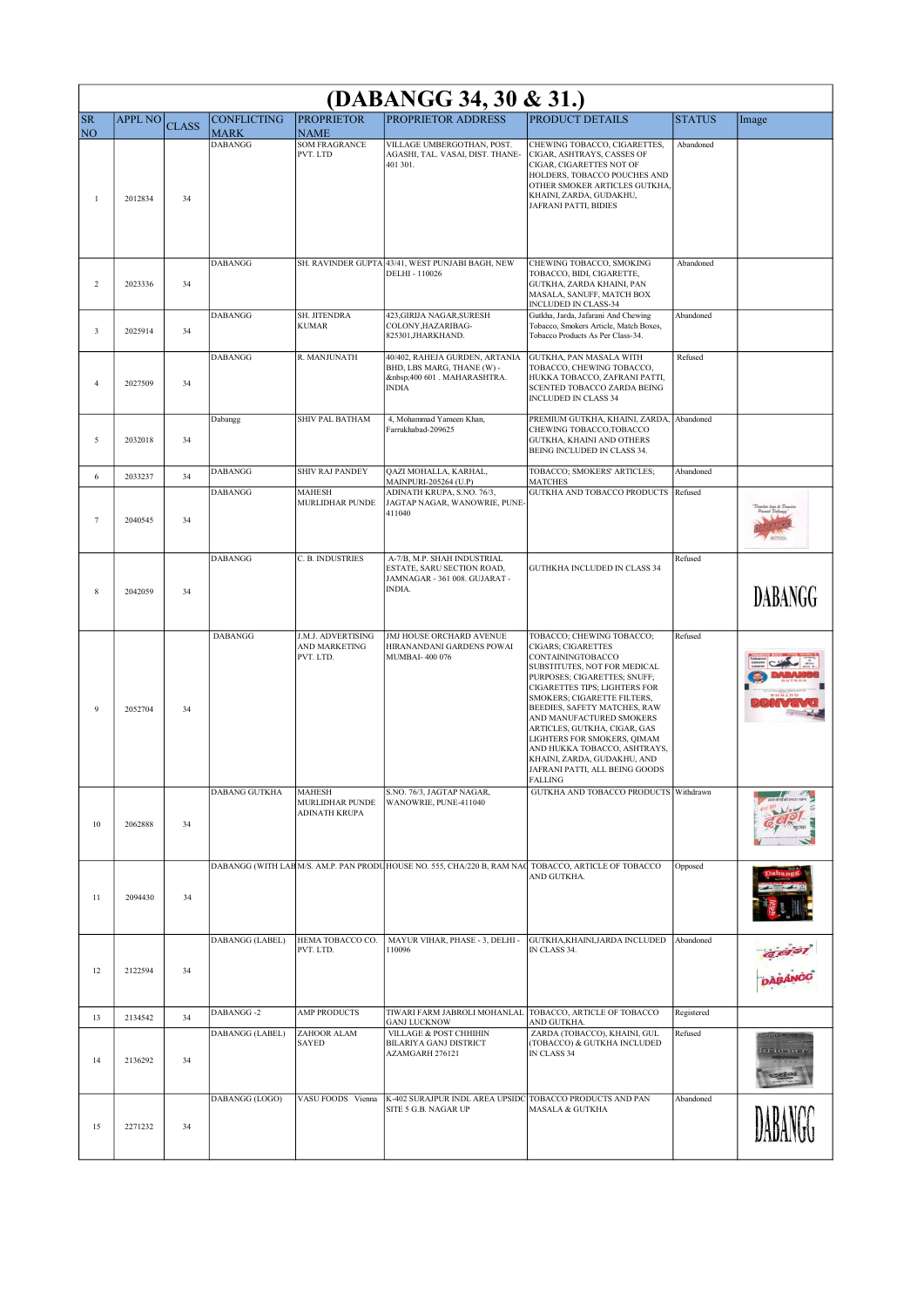| 16 | 2317914 | 34 | <b>BHOJPURI</b><br><b>DABANGGS (DEVICE</b><br>OF BAT) | <b>BHOJPURI DABANGG</b>                                       | SPORTS LLP. P-160, AARAM NAGAR<br>II, J.P ROAD, VERSOVA, ANDHERI<br>(WEST), MUMBAI-400061.        | TOBACCO, SMOKERS ARTICLES,<br>MATCHES.                                                                                                                                                                                                                                                                                                                                                                                                                                              | Abandoned  |                        |
|----|---------|----|-------------------------------------------------------|---------------------------------------------------------------|---------------------------------------------------------------------------------------------------|-------------------------------------------------------------------------------------------------------------------------------------------------------------------------------------------------------------------------------------------------------------------------------------------------------------------------------------------------------------------------------------------------------------------------------------------------------------------------------------|------------|------------------------|
| 17 | 2337545 | 34 | <b>DILL DABANGG</b>                                   | MOHAMMAD ZAHID                                                | VILLAGE NAGARIYA JAHANPUR,<br>POST OFFICE MOHAMMADPUR<br>DISTT. AZAMGARH (U.P)-276205             | <b>GUTKHA</b>                                                                                                                                                                                                                                                                                                                                                                                                                                                                       | Abandoned  |                        |
| 18 | 2428296 | 34 | <b>DABANGG KHAINI</b>                                 | <b>SYED ARSHAD</b><br><b>JAMAL</b>                            | PAR-<br>DANKUNI, DIST.HOOGHLY, W.B., PIN<br>CODE NO.712310.                                       | KHAINI (Tobacco Product)                                                                                                                                                                                                                                                                                                                                                                                                                                                            | Abandoned  |                        |
| 19 | 2473856 | 34 | DABANGG-3<br>(DEVICE)                                 | <b>AM.P.PAN PRODUCTS</b><br><b>PVT LTD</b>                    | TIWARI FARM JABROLI<br>MOHANLAL GANJ LUCKNOW UP                                                   | TOBACCO, ARTICLE OF TOBACCO<br>AND GUTKHA.                                                                                                                                                                                                                                                                                                                                                                                                                                          | Registered |                        |
| 20 | 2736324 | 34 | <b>DABANGG KHAINI</b><br>(DEVICE)                     | SRI ASHISH KUMAR<br><b>MISHRA</b>                             | C/O.DILIP KUMAR SAH, BHATTA<br>TOLA, BHORABARI, DAHERIA<br>KATIHAR, PIN-812002, BIHAR             | BIRI, KHAINI (TOBACCO)                                                                                                                                                                                                                                                                                                                                                                                                                                                              | Abandoned  |                        |
| 21 | 3279725 | 34 | <b>DABANGG</b>                                        | M/S AM.P.PAN<br>PRODUCTS PVT. LTD.                            | Tiwari Farm, Jabroli, Mohanlal Ganj,<br>Lucknow (U.P.).                                           | TOBACCO, ARTICLE OF TOBACCO<br>AND GUTKHA.                                                                                                                                                                                                                                                                                                                                                                                                                                          | Opposed    |                        |
| 22 | 2012835 | 31 | <b>DABANGG</b>                                        | <b>SOM FRAGRANCE</b><br>PVT. LTD.                             | VILLAGE UMBERGOTHAN, POST.<br>AGASHI, TAL. VASAI, DIST. THANE-<br>401 301.                        | PAN MASALA, MOUTH FRESHENERS,<br>SCENTED SUPARI, BETALNUTS,<br>SQUASHES, BARLEY, FRESH BEANS,<br>FRESH FRUITS, NUTS (FRUITS) AND<br>VEGETABLES, AGRICULTURAL,<br>HORTICULTURAL AND FORESTRY<br>PRODUCTS AND GRAINS NOT<br>INCLUDED IN OTHER CLASSES,<br>LIVING ANIMALS, FRESH FRUITS<br>AND VEGETABLES, SEEDS, LIVE<br>PLANTS AND FLOWER, FOODSTUFFS<br>FOR ANIMALS MALT, MALT<br>EXTRACTS, BRAN OIL CAKE,<br>SEASAME NATURAL PLANTS<br>INCLUDING VINE PLANTS AND<br><b>FLOWERS</b> | Opposed    |                        |
| 23 | 2022722 | 31 | <b>DABANGG</b> (WITH<br>LABEL)                        | M/S. ZK<br><b>MANUFACTURING</b><br>PVT. LTD                   | VILLAGE & POST HHIHIN BILARIYA MOUTHFRESHNER INCLUDED IN<br>GANJ DISTRICT AZAMGARH 276121<br>U.P. | CLASS 31                                                                                                                                                                                                                                                                                                                                                                                                                                                                            | Refused    | <b>DABANGG</b>         |
| 24 | 2023335 | 31 | <b>DABANGG</b>                                        |                                                               | SH. RAVINDER GUPTA 43/41, WEST PUNJABI BAGH, NEW<br>DELHI - 110026                                | SCENTED SUPARI, SWEET SUPARI,<br>SADA PAN MASALA AND MOUTH<br>FRESHNERS INCLUDED IN CLASS 31                                                                                                                                                                                                                                                                                                                                                                                        | Refused    |                        |
| 25 | 2025915 | 31 | <b>DABANGG</b>                                        | <b>SH. JITENDRA</b><br><b>KUMAR</b>                           | 423, GIRIJA NAGAR, SURESH<br>COLONY, HAZARIBAG-<br>825301, JHARKHAND.                             | PAN MASALA, MOUTH<br>FRESHENERS, SCENTED SUPARI,<br>BETALNUTS AS PER CLASS-31                                                                                                                                                                                                                                                                                                                                                                                                       | Abandoned  | RIAINAA                |
| 26 | 2040543 | 31 | <b>DABANGG</b>                                        | <b>MAHESH</b><br><b>MURLIDHAR PUNDE</b><br>ADINATH KRUPA      | S.NO. 76/3, JAGTAP NAGAR,<br>WANOWRIE, PUNE-411040.                                               | PAN MASALA.                                                                                                                                                                                                                                                                                                                                                                                                                                                                         | Abandoned  | Nai Umang Sang Dabangi |
| 27 | 2052705 | 31 | DABANGG                                               | J.M.J. ADVERTISING<br>AND MARKETING<br>PVT. LTD.              | JMJ HOUSE ORCHARD AVENUE<br>HIRANANDANI GARDENS POWAI<br><b>MUMBAI-400 076</b>                    | AGRICULTURAL, HORTICULTURAL<br>AND FORESTRY PRODUCTS AND<br>GRAINS NOT INCLUDED IN OTHER<br><b>CLASSES; FRESH FRUITS AND</b><br>VEGETABLES; SEEDS, NATURAL<br>PLANTS AND FLOWERS, MALT,<br>FLAVORED AND SCENTED SUPARI<br>AND SAUNT PAN MASALA, MOUTH<br>FRESHENER, CHOCOLATE MOUTH<br>FRESHENER, MITHI SUPARI,<br>MUKHAWAS, DHANADAL, FENNEL<br>SEEDS, FLOWER BULBS, DRIED                                                                                                         | Refused    |                        |
| 28 | 2091656 | 31 | <b>DABANGG</b>                                        | NARESH KUMAR S/O.<br><b>SH. FERUMAL</b><br><b>RAMSINGHANI</b> | 284, GOVIND NAGAR EAST, AMER<br>ROAD, JAIPUR (RAJASTHAN) INDIA                                    | ALL TYPES OF SUPARI, SONF,<br>MIXTURE, MOUTH FRESHNER, PAN<br>MASALA, SALE IN THE STATE OF<br>RAJASTHAN ONLY.                                                                                                                                                                                                                                                                                                                                                                       | Abandoned  |                        |
| 29 | 2093661 | 31 | RESEARCH POHA RICI CIPNA SEED                         | COMPANY PVT. LTD.,                                            | UN-SAWALI COMPLEX, BIRLA-RAM<br>MANDIR RD, JATHAR PETH, AKOLA<br>444 005.                         | <b>SEEDS</b>                                                                                                                                                                                                                                                                                                                                                                                                                                                                        | Refused    | Research Poha Rice     |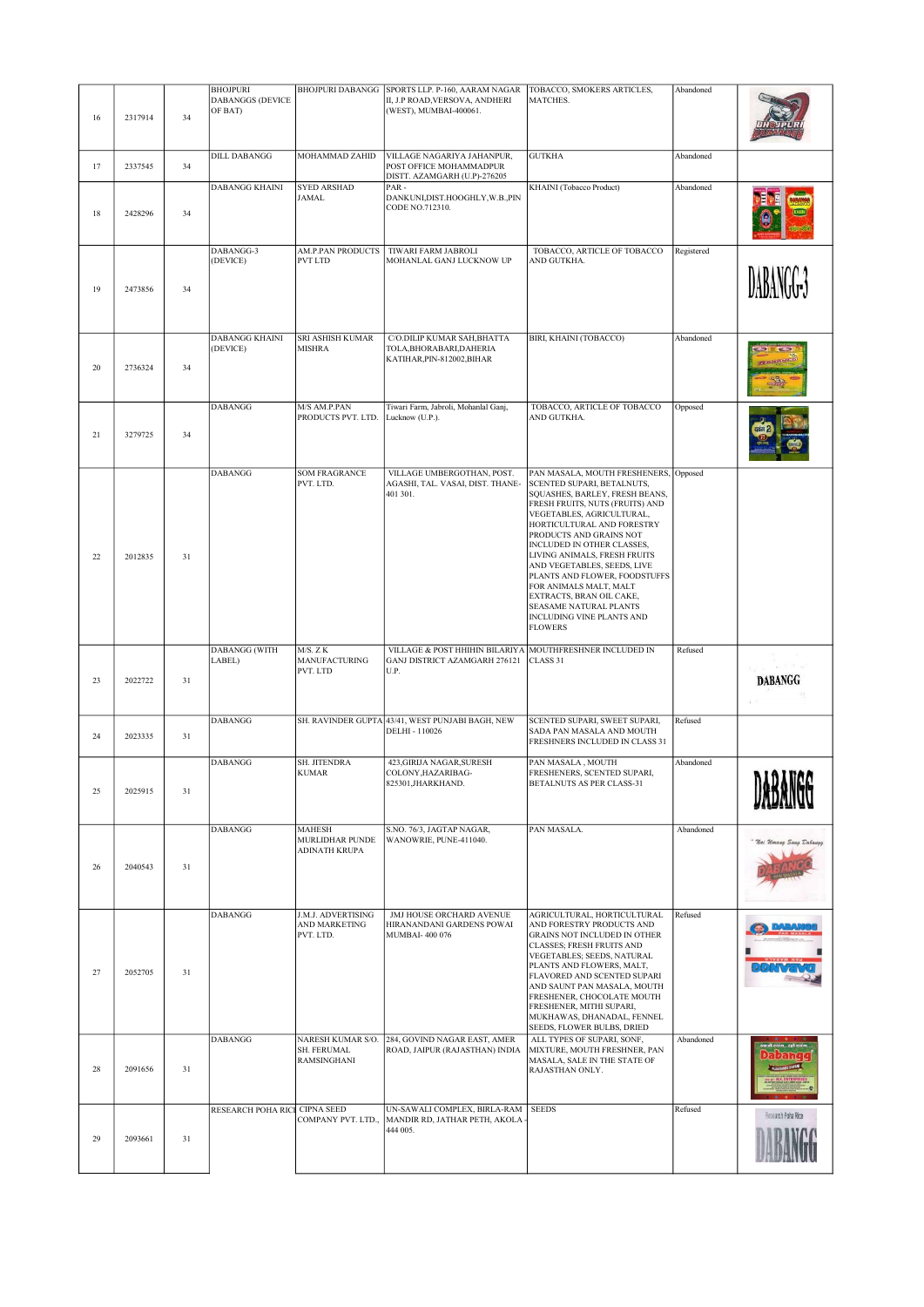| 30 | 2094429 | 31 | <b>DABANGG (WITH</b><br>LABEL)                        | M/S. AM.P. PAN<br>PRODUCTS PVT. LTD.,                | HOUSE NO. 555, CHA/220 B, RAM<br>NAGAR, ALAM BAGH, LUCKNOW-<br>226005, UTTAR PRADESH            | PAN MASALA, MOUTH FRESHENERS<br>AND MEETHI SUPARI.                                                                                                                                                                                                | Opposed    |                      |
|----|---------|----|-------------------------------------------------------|------------------------------------------------------|-------------------------------------------------------------------------------------------------|---------------------------------------------------------------------------------------------------------------------------------------------------------------------------------------------------------------------------------------------------|------------|----------------------|
| 31 | 2122593 | 31 | DABANGG (LOGO)                                        | HEMA TOBACCO CO.<br>PVT. LTD.                        | HEMA TOBACCO CO. PVT. LTD.<br>MAYUR VIHAR, PHASE - 3, DELHI -<br>110096                         | SCENTED SUPARI, MITHI SUPARI, &<br>MOUTH FRESHENERS AND SADA<br>PAN MASALA; INCLUDED IN CLASS 3                                                                                                                                                   | Refused    |                      |
| 32 | 2134541 | 31 | <b>DABANGG</b>                                        | M/S. AM.P. PAN<br>PRODUCTS PVT. LTD.,                | HOUSE NO. 555, CHA/220 B, RAM<br>NAGAR, ALAM BAGH, LUCKNOW-<br>226005, UTTAR PRADESH            | PAN MASALA, MOUTH FRESHNERS<br>AND MEETHI SUPARI.                                                                                                                                                                                                 | Registered |                      |
| 33 | 2317911 |    | <b>BHOJPURI</b><br><b>DABANGGS (DEVICE</b><br>OF BAT) | <b>SPORTS LLP</b>                                    | BHOJPURI DABANGG P-160, AARAM NAGAR II, J.P<br>ROAD, VERSOVA, ANDHERI (WEST),<br>MUMBAI-400061. | AGRICULTURAL, HORTICULTURAL<br>AND FORESTRY PRODUCTS AND<br>GRAINS NOT INCLUDED IN OTHER<br>CLASSES; LIVE ANIMALS; FRESH<br>FRUITS AND VEGETABLES; SEEDS,<br>NATURAL PLANTS AND FLOWERS;<br>FOODSTUFFS FOR ANIMALS, MALT.                         | Abandoned  |                      |
| 34 | 2436461 | 31 | <b>Being Dabangg</b>                                  | <b>SALMAN KHAN</b>                                   | 3 GALAXY APARTMENTS, B J ROAD,<br>BANDSTAND, BANDRA (WEST),<br>MUMBAI-400050                    | AGRICULTURAL, HORTICULTURE<br>AND FORESTRY PRODUCTS AND<br>GRAINS, LIVING ANIMALS, FRESH<br>FRUITS AND VEGETABLES, SEEDS,<br>LIVE PLANTS AND FLOWERS, FOOD-<br>STUFFS FOR ANIMALS, MALT BEING<br>GOODS INCLUDED IN CLASS 31.                      | Abandoned  |                      |
| 35 | 2473857 | 31 | DABANGG-3<br>(DEVICE)                                 | AM.P.PAN PRODUCTS<br><b>PVT LTD</b>                  | TIWARI FARM JABROLI MOHANLAL<br><b>GANJ LUCKNOW UP</b>                                          | PAN MASALA, MOUTH FRESHNER<br>AND MEETHI SUPARI                                                                                                                                                                                                   | Refused    | DABANGG <sup>3</sup> |
| 36 | 2032965 | 30 | <b>DABANGG</b>                                        | <b>RAVINDER GUPTA</b>                                | 43/41, WEST PUNJABI BAGH, N.<br>DELHI.-110026                                                   | RICE SPICES , ALL TYPES OF<br>PULSES, FLOURSS, TEA, COFFEE, SUGE<br>R INCLUDED IN CLASS-30                                                                                                                                                        | Abandoned  |                      |
| 37 | 2043867 | 30 | DABANGG                                               | <b>KUNAL SINGLA</b>                                  | BASTI GALI NO-3 HOUSE NO-1597A<br><b>BATINDA PB NAI</b>                                         | TEA, COFFEE, SUGAR, RICE, PULSES,<br>BESAN, MAIDA, DALIA, SUJI, FLOUR<br>AND PREPARATIONS MADE FROM<br>CEREALS; BREAD, BISCUIT, PASTRY<br>AND BAKERY PRODUCTS;<br>CONFECTIONERY, HONEY AND<br>BAKING POWDER; SALT, VINEGAR,<br>SAUCES AND SPICES. | Abandoned  |                      |
| 38 | 2046600 | 30 | <b>DABANGG LAL</b><br><b>JABAN CHURAN</b>             | <b>ASHWANI KUMAR</b>                                 | ROCHWANI, 758, PANCHSHEEL<br>NAGAR, INDORE, (M.P.).                                             | CONFECTIONERY, CHURAN,<br>CHATNEY, BORKUT, CHOCOLATES,<br>CANDY, DHANADAL                                                                                                                                                                         | Refused    |                      |
| 39 | 2049212 | 30 | <b>DABANGG</b>                                        | MR. NIKHIL GUPTA                                     | RITHALA INDUSTRIAL AREA NEAR<br>ROHINI SEC-15 NEW DELHI-85                                      | SPICES, RICE, TEA, COFFEE, SALT,<br>SNACK FOOD, IN THIS CLASS AND<br>OTHER PREPARATION MADE FROM<br>CEREALS AND CONFECTIONARY<br>INCLUDING CHOCOLATE, KHAATI<br>MITHI GALI, CHURAUS TABLETS<br>AND PAN MASALA.                                    | Abandoned  | napaarr<br>LLADAVIYY |
| 40 | 2118566 | 30 | <b>DABANGG</b>                                        | <b>CHINTU PRAKASH</b>                                | PUNJABI SINDHI COLONY<br>RAMNAGAR CHANDRAPUR (M.S)                                              | TEA, COFEE, CONFECTIONARY AND<br>SUGAR.                                                                                                                                                                                                           | Objected   |                      |
| 41 | 2283867 | 30 | <b>DABANGG</b>                                        | <b>SWETA BHADANI</b>                                 | TEKARI ROAD, GAYA-823001, BIHAR                                                                 | All Kinds of Sweets & Namkeen, Bhujia,<br>Cakes, Bread Pastry, Snacks Foods,<br>Confectionary, Ices, Honey, chocolates<br>Being included in class-30.                                                                                             | Registered |                      |
| 42 | 2317910 | 30 | <b>BHOJPURI</b><br><b>DABANGGS (DEVICE</b><br>OF BAT) | <b>BHOJPURI DABANGG</b>                              | SPORTS LLP. P-160, AARAM NAGAR<br>II, J.P ROAD, VERSOVA, ANDHERI<br>(WEST), MUMBAI-400061       | COFFEE, TEA, COCOA, SUGAR, RICE,<br>TAPIOCA, SAGO, ARTIFICIAL<br>COFFEE; FLOUR AND<br>PREPARATIONS MADE FROM<br>CEREALS, BREAD, PASTRY AND<br>CONFECTIONERY, ICES; HONEY,<br>TREACLE; YEAST, BAKING POWDER;                                       | Abandoned  |                      |
| 43 | 2329704 | 30 | <b>SUMO DABANGG</b>                                   | <b>SYED ALI ANWER</b>                                | MEHFOOZ P.O. Box - 9, 27 - Peela<br>Talab Rampur - 244901, Uttar Pradesh.                       | Tea and Coffee Being Goods Falling In<br>Class 30.                                                                                                                                                                                                | Abandoned  |                      |
| 44 | 2430032 | 30 | <b>DABANGG</b>                                        | <b>NARAYAN</b><br><b>HARJASMAL</b><br><b>VATWANI</b> | 16/D, PLOT NO. 3, RAMNAGAR,<br>MORABHAGAL ROAD, RANDER,<br>SURAT - 395 005                      | COOKIES, CAKE, BISCUITS AND<br><b>BAKERY PRODUCTS INCLUDED IN</b><br>CLASS-30.                                                                                                                                                                    | Registered |                      |